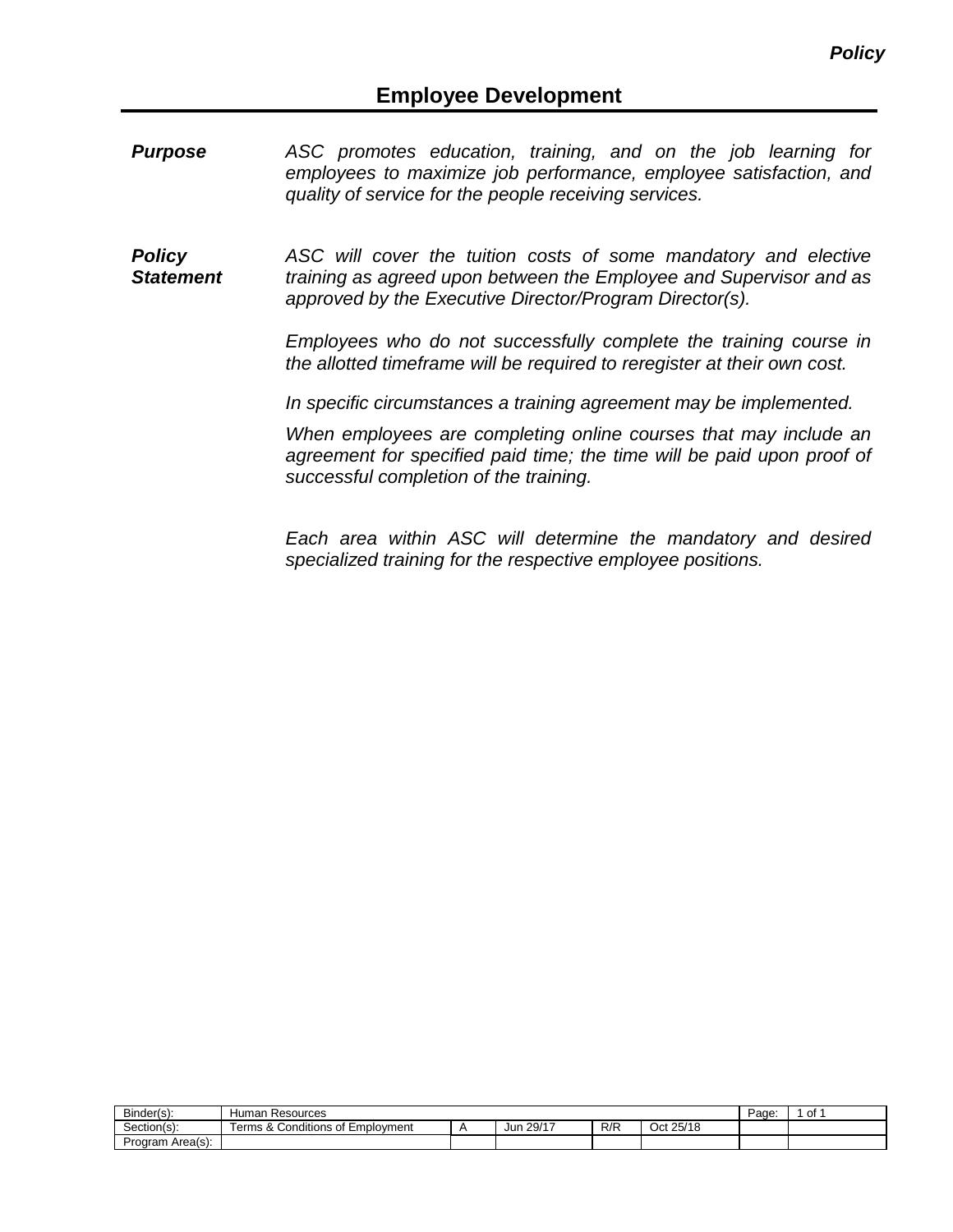#### **General for all areas of ASC**

Orientation and on the job training is provided to each employee as per the Employee Orientation processes and is documented on the Employee Orientation Checklist.

ASC identifies mandatory training for employees based on their position description, roles and responsibilities, service area or industry standards, contractual agreement requirements, applicable legislated requirements (e.g. OH&S).

#### **Registration**

- Employees will complete a Training Request form and submit it to their immediate supervisor to begin the approval process.
- Once approved, training request forms will be forwarded to the Reception at the ASC Services Supports Building.
- Confirmation notification will be forwarded to the employee.

### **Disability Services Area Specific**

#### **Training**

Mandatory training for Community Support Workers and Family Support Workers working with clients with Developmental Disabilities includes:

- First Aid and CPR
- Medication Administration
- Non Violent Crisis Intervention (NCI)
- ASC Behaviour Policy Training
- Abuse Prevention and Response Protocol
- Positive Behavior Supports
- Universal Precautions
- ASC Health and Safety Policy and Procedures
- ASC Working Alone Policy and Procedure
- Individual specific health and medical related training
- ASC Safe bathing (residential employees)

When an employee is required to work with a client who has complex needs ASC will also ensure they receive additional training relevant to the needs of the client supported; which may include but not be limited to:

- Conflict resolution
- Harm Reduction
- Trauma Informed Approaches
- Suicide Prevention

| Binder(s):       | Human<br>Resources                                    |  |              |     |           |  | of 3 |
|------------------|-------------------------------------------------------|--|--------------|-----|-----------|--|------|
| Section(s):      | -<br>Conditions of<br>$\circ$<br>Employment<br>erms & |  | 29/17<br>Jur | R/R | Oct 25/18 |  |      |
| Program Area(s): |                                                       |  |              |     |           |  |      |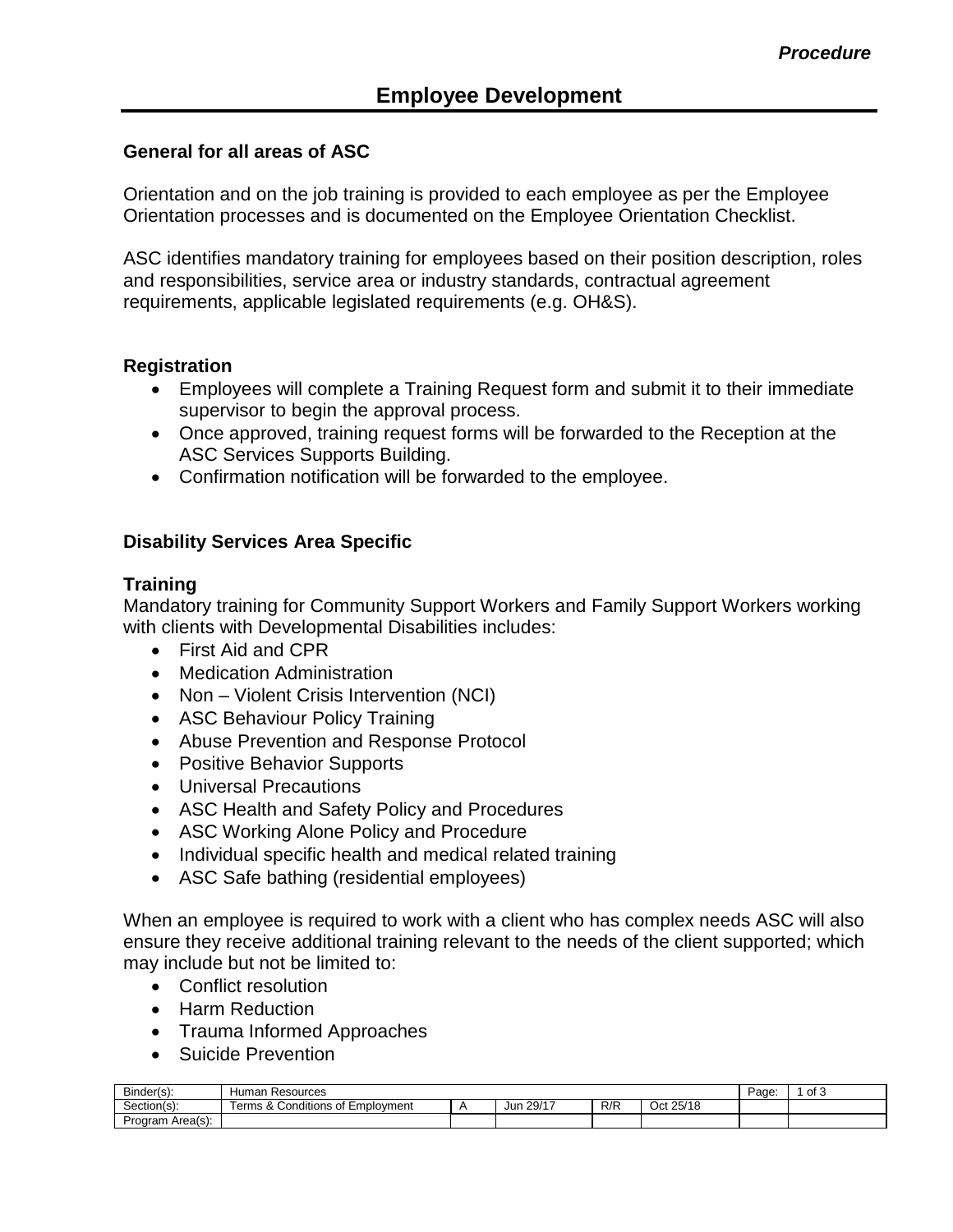- Mental Health First Aid
- Critical incident debriefing
- Advanced de-escalation skills
- Individual specific medical diagnosis and medical needs

Other Specialized training may include but not be limited to:

- Grief and trauma informed care
- End of life care
- Dementia
- Diagnosis specific training
- Assistive Technology
- Alternative and Augmentative Communication Systems
- Adaptive Play
- Cultural Awareness

In addition to training offered in-house, ASC will also make available the opportunity for employees to obtain relevant and necessary training from outside the Agency.

### **Proficiency Testing**

ASC uses multiple processes to assess workplace learning and application. This may include but is not limited to:

- competency testing during training
- proficiency testing during service area meetings
- monitoring and supervision of employee performance
- employee evaluations

ASC uses the information attained through these means to adapt training or provide individual coaching and support to employees as required.

Annually, through the ASC strategic planning process and reviews, training requirements are identified to meet the current needs of the clients, employees, industry standards and to support organizational outcomes, and continuous quality improvement.

### **Other service areas within ASC**

Mandatory and elective training is defined within the contractual agreements, and is subject to change at the direction of the funder/sector.

| $\sim$<br>Binder(s): | Resources<br>Human                                                  |  |              |     |                                             |  | 2 of 3 |
|----------------------|---------------------------------------------------------------------|--|--------------|-----|---------------------------------------------|--|--------|
| Section(s):          | $\cdots$<br>Conditions of<br>erms<br>: Emplovment<br>∍ ~+ ຳ<br>' ۵۷ |  | 29/17<br>Jur | R/R | 25/18 ن<br>$\bigcap_{n\in\mathbb{N}}$<br>wu |  |        |
| Program Area(s):     |                                                                     |  |              |     |                                             |  |        |